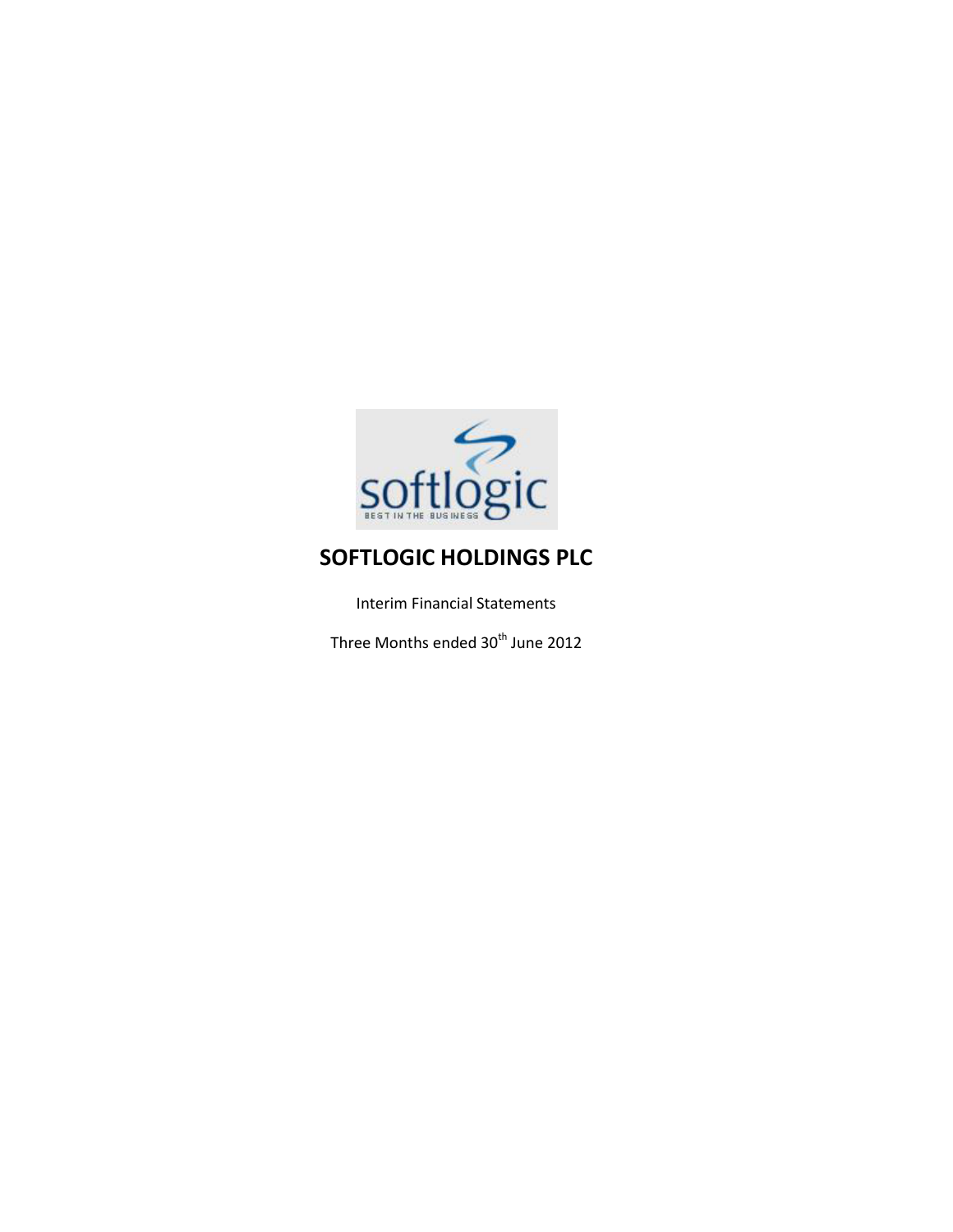Dear Stakeholder,

Policy measures implemented in February and March of this year, aimed at reducing the high import growth and the high credit expansion are impacting the private sector especially the businesses of Softlogic where most sectors are dependent on the import market. The depreciation of the Rupee had an overall effect on the ICT, Retail and the Automobile sectors with the Automobile sector also being negatively affected by the increase in import duties. Also affecting the higher automobile levies and higher interest rates is our financial services sector. The Year on year inflation has seen an increase in the first quarter of the financial year and the Central Bank of Sri Lanka has revised the economic growth forecast for 2012 downward to 7.2 per cent.

In this light, I am presenting our first quarter financials with mixed feelings.

The Group turnover for the first three months ending 31 June 2012 was Rs. 6.02 Bn, an increase of 37% when compared to the Rs. 4.4 Bn recorded in the corresponding period of the previous year. The Group wide positive performance, contributed to a Group Gross Profit of Rs. 2.02 Bn for the quarter, an increase of 30% when compared to the Rs.1.55 Bn recorded in the first quarter of 2011.

The PBT for the Group in the first quarter was Rs. 255mn, a decrease of 45% when compared to the Rs. 457mn reported in the first quarter of 2011. The first quarter results were primarily impacted by the exchange losses as mentioned above due to the rupee depreciation.

The PAT for the group for the first quarter was Rs. 198 Mn as compared to Rs. 369 Mn for the same period in the previous year, indicating a decrease of 46%.

The Information and Communication Technology sector of the Group recorded a turnover of Rs. 1.31 Bn and a PBT of Rs. 61Mn for the first quarter, a decrease of 13% and 48% respectively when compared to the revenue of Rs. 1.51 Bn and a PBT of Rs. 117 Mn recorded in the corresponding period of the previous year. The macro environment in the country has not been the most conducive to doing business in this sector however; the ICT business continues to maintain its market leadership position and during the first quarter introduced our own brand of computers "Softlogic Maxmo". We have also secured the distribution rights for Apple products which should give the sector a boost in the coming quarters.

The Healthcare sector of the Group continued to perform exceptionally well with the sector recording revenues of Rs. 1.72Bn and PBT of Rs. 288 Mn for the first quarter of 2012/13 being growths of 25% and 76% respectively. Among our ambitious plans is the establishment of the Asiri Kandy Hospital where construction is expected to commence soon. Plans are underway to open fully-fledged state-ofthe-art laboratory facilities in Batticaloa and Anuradhapura before the end of the year. Construction on a new laboratory building in Narahenpita is also expected to commence soon for the convenience of our customers.

The Financial Services sector comprising of Leasing, Finance and Insurance recorded revenues of Rs. 1.04 Bn which is an increase of 248% when compared to the Rs. 299 Mn recorded in the first quarter of last financial year. The PBT for the quarter recorded a loss of Rs. 77 Mn when compared to the Rs. 31 Mn recorded in the first quarter of the last financial year.

Asian Alliance Insurance PLC was acquired by the Softlogic Group during the second quarter of last financial year and the Group currently holds majority interest in the Company through Softlogic Holdings PLC and Softlogic Capital Ltd. Though AAI has performed remarkably well operationally since the acquisition, and the revenue was boosted by the acquisition, the finance cost of holding the Insurance Company resulted in the unfavourable PBT. At the end of the previous financial year, the holding company of the sector – Softlogic Capital - raised Rs 1.904Bn through a 10:1 rights issue at Rs 7.00 per share creatingg 272Mn additional shares and part of the funds raised will be used to correct the high interest cost.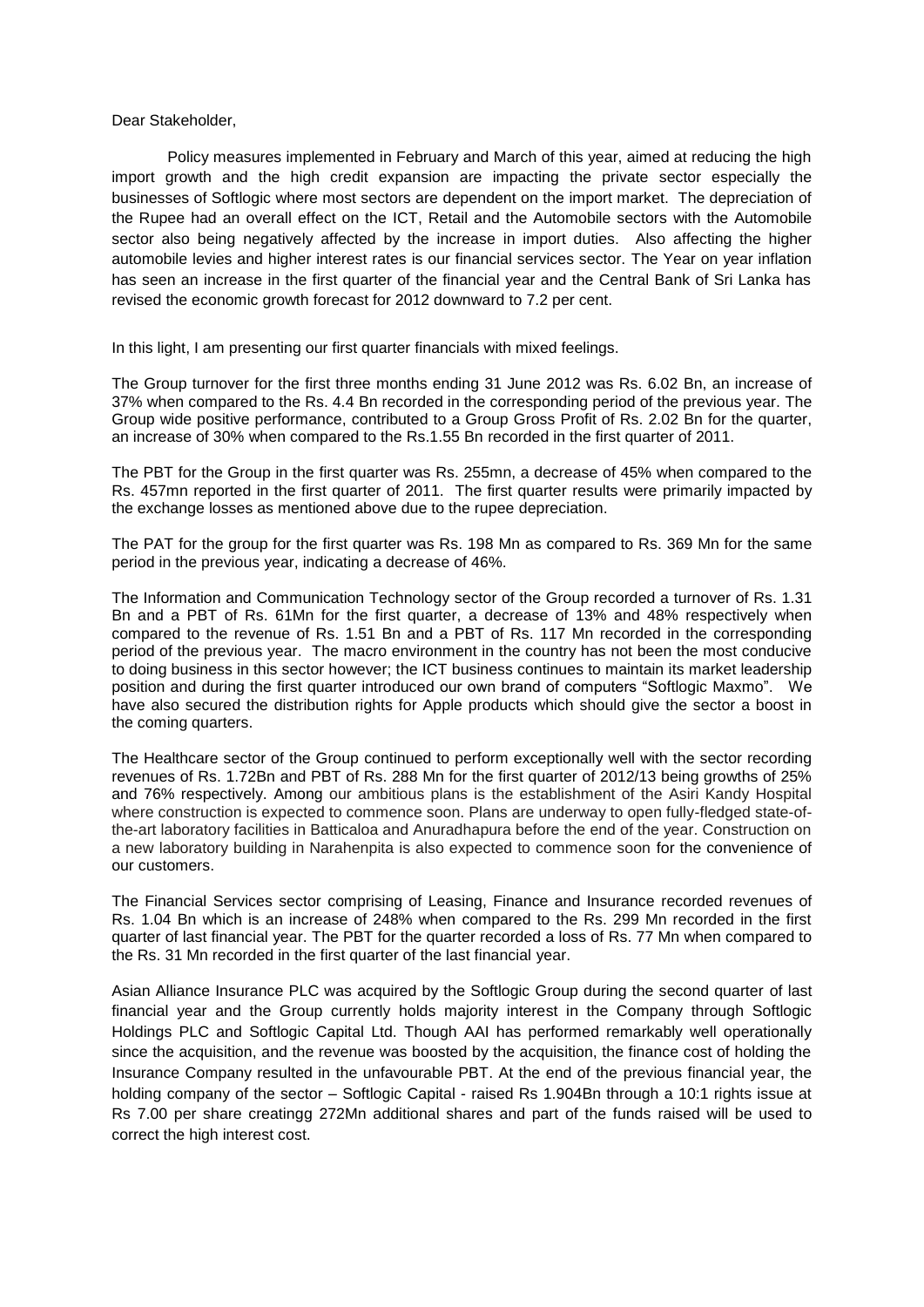Despite the drastic increase in import levies during the end of the last financial year and the devaluation of the Rupee that impacted the sales, the automobile sector recorded Rs 337Mn in revenue, an increase of 28% when compared to the Rs 264Mn recorded in the corresponding period of the last financial year. However the exchange losses impacted the PBT for the quarter. The Rs. 15 Mn PBT recorded for the first quarter of 2012/13, is a decline of 59% when compared to the Rs. 38Mn recorded in the corresponding period of the last financial year.

Softlogic Group's Retail sector continues to see steady growth amidst the expansion of the Retail outlets throughout the Island. The Company currently has opened 140 showrooms, thereby enabling a wider consumer base to access its Multi Brand stores selling a World reputed range of Consumer Electronics and Home Appliances. With the recent expansion of Service Center facilities to the north central and southern regions, Softlogic has further established it's after sales service excellence to its customers.

The Retail sector posted revenues of Rs.1.60 Bn and PBT of Rs. 120 Mn in the first quarter of the year, being increases of 73% and 3% respectively when compared to the revenue of Rs. 923Mn and PBT of Rs. 116 Mn recorded in the corresponding periods of 2011/12. In addition, the expansion of the Branded Apparel sub sector is looking forward to the opening of the first ever Mothercare outlet and Fossil outlet in Sri Lanka during this coming year.

As previously announced, the construction of the Movenpick City Hotel in Colombo has already commenced and the piling work has been completed. The next stage of the development is now ready to commence and the hotel is expected to start operations in the 3<sup>rd</sup> quarter of 2014. The Ceysands Hotel in Bentota was closed in October for a complete refurbishment and expansion and will re-open in early 2013 as a 166 room 4 star plus resort that will be managed by Centara International Management.

Though the first quarter results have been below our expectations, the expansion plans and our long term strategies should come to fruition in the coming year and I like to take this opportunity to thank all our stakeholders for bearing with us and being patient in continuing this journey with us.

**Signed** Ashok Pathirage Chairman 15 August 2012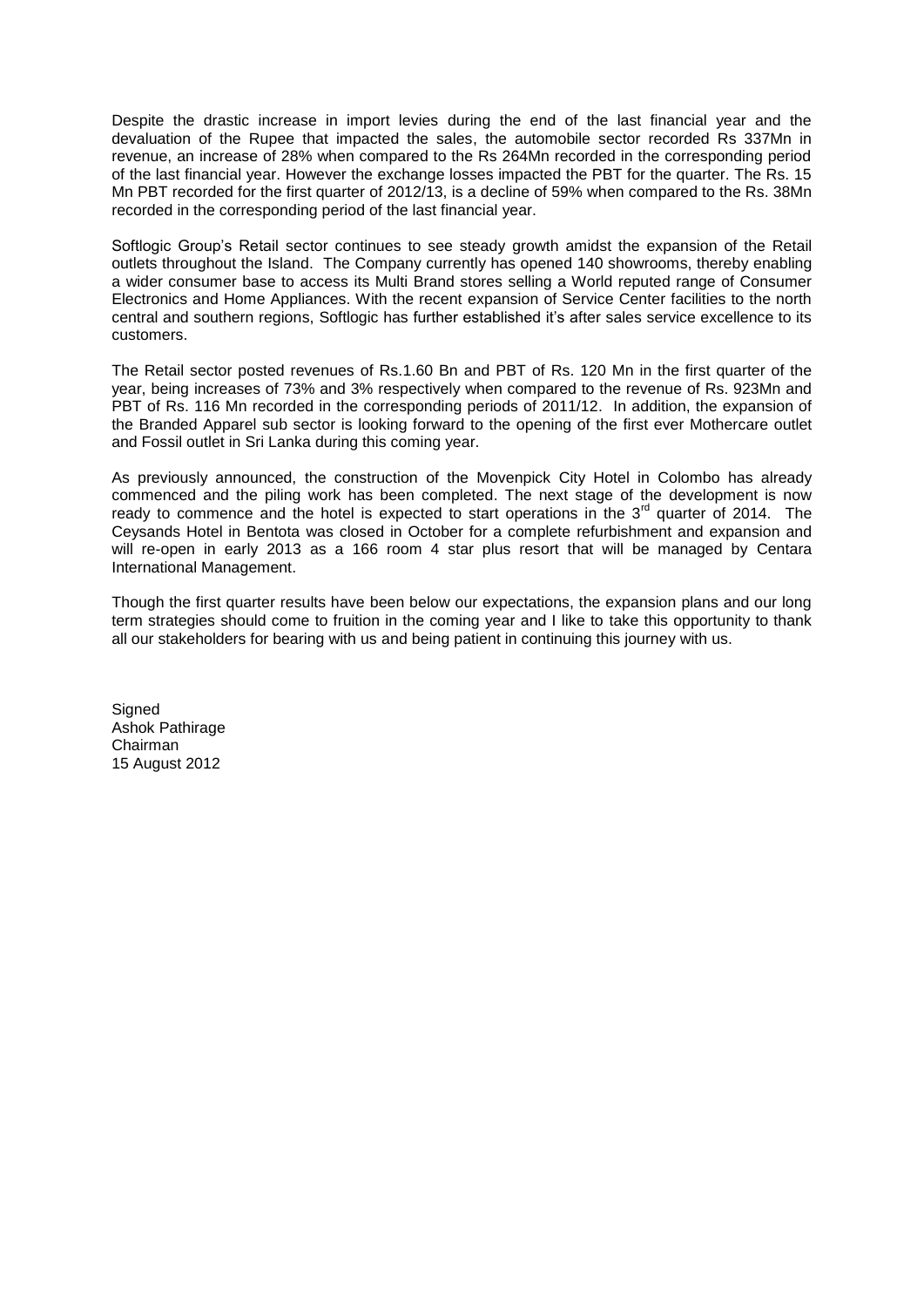**BALANCE SHEET**

|  | UF I LUUIL NULDIINUJ PLL |  |  |  |
|--|--------------------------|--|--|--|
|  |                          |  |  |  |
|  |                          |  |  |  |

**Consolidated Company Unaudited Unaudited Unaudited Unaudited Unaudited Unaudited as at as at as at as at as at as at 31.03.2012 31.03.2012 30.06.2012 30.06.2011 30.06.2012 30.06.2011 Rs. Rs. Rs. Rs. Rs. Rs. ASSETS Non-Current Assets** 11,334,063,101 102,080,899 Property, Plant and Equipment 13,129,803,364 10,241,741,664 93,908,679 83,956,739 155,386,044 - Leasehold Property 155,126,922 91,163,742 - - 2,113,736,500 125,700,000 Investment Property 2,113,736,500 2,420,284,222 125,700,000 125,700,000 7,886,270,218 - Intangible Assets 7,918,531,569 4,934,155,300 - - - 6,219,213,964 Investments in Subsidiaries and Joint Ventures - - 6,724,586,208 5,335,996,570 61,148,738 9,750,000 Investments in Associates 66,191,063 77,282,965 9,750,000 12,449,800 3,241,768,766 344,934,175 Other Non Current Assets 2,898,079,443 162,786,894 332,852,906 242,044,175 3,847,171,008 - Rental Receivable on Lease Assets and Hire Purchase 3,876,602,349 2,922,181,770 - - 344,508,458 - Deferred Tax Assets 344,446,769 373,642,354 - -  **28,984,052,833 6,801,679,039 30,502,517,977 21,223,238,912 7,286,797,793 5,800,147,284 Current Assets** 3,480,157,674 - Inventories 3,212,398,661 3,132,148,848 - - 5,074,533,622 84,916,602 Trade and Other Receivables 6,065,928,967 4,499,010,075 122,081,261 60,328,826 1,126,080,672 - Loans and Advances 2,028,174,646 1,189,983,456 - - 2,205,972,314 - Rental Receivable on Lease Assets and Hire Purchase 2,450,877,755 1,272,695,801<br>2,290,059 1,232,761,426 Amounts Due from Related Parties and Hire Purchase 2,484,777 - 2,798,727,656 372,673,299 12,090,059 1,232,761,426 Amounts Due from Related Parties 42,484,777 1 2,798,777,656 372,776,56 3,061,939,002 97,266,040 Short Term Investments 2,433,474,893 886,494,694 10,031,640 369,043,064 914,190,659 235,400,281 Cash in Hand and at Bank 738,575,348 2,166,094,663 28,949,986 1,728,959,291  **15,874,964,002 1,650,344,350 16,971,915,047 13,146,427,539 2,959,790,543 2,531,004,480 44,859,016,835 8,452,023,389 Total Assets 47,474,433,024 34,369,666,451 10,246,588,336 8,331,151,764 EQUITY AND LIABILITIES Equity Attributable to Equity Holders of the Parent** 5,089,000,000 5,089,000,000 Stated Capital 5,089,000,000 5,089,000,000 5,089,000,000 5,089,000,000 682,231,922 - Capital Reserves 1,366,407,512 684,153,591 - - 1,512,149,060 200,916,791 Revenue Reserves 1,589,835,345 1,566,355,838 148,605,646 (14,526,069) 7,283,380,982 5,289,916,791 Shareholders' Funds 8,045,242,857 7,339,509,429 5,237,605,646 5,074,473,931 4,074,905,058 - Minority Interest 5,352,996,718 4,041,658,205 - -  **11,358,286,040 5,289,916,791 Total Equity 13,398,239,576 11,381,167,634 5,237,605,646 5,074,473,931 Non-current Liabilities** 8,054,602,684 1,799,233,795 Interest Bearing Borrowings 9,274,612,336 4,372,006,627 3,050,472,001 308,201,377 460,334,147 - Public Deposits 926,324,334 246,568,118 - - 2,650,624,160 - Insurance Provisions 2,601,347,794 241,482,433 - Deferred Tax Liabilities 233,284,284 265,515,804 - - 321,801,650 13,688,274 Employee Benet Liabilities 335,067,623 259,877,727 13,778,774 10,999,896 1,574,607 - Deferred Income 1,490,693 1,681,189 - -  **11,730,419,681 1,812,922,069 13,372,127,064 5,145,649,465 3,064,250,776 319,201,273 Current Liabilities** 2,824,784,516 48,922,968 Trade and Other Payables 3,568,579,038 2,434,960,955 99,805,827 234,488,307 33,591,789 333,618,405 Amounts Due to Related Parties 3,656,426 3,721,277 613,636,016 757,732,123 240,365,009 - Income Tax Liabilities 220,557,189 237,218,738 - - 7,429,894,025 110,831,301 Short Term Borrowings 5,888,448,169 6,308,869,207 282,364,368 1,660,190,815 5,394,593,642 511,717,362 Current Portion of Interest Bearing Borrowings 4,163,820,004 5,188,780,121 629,743,073 220,248,755 3,992,311,366 - Public Deposits 4,260,135,471 2,018,287,908 - - 1,854,770,767 344,094,492 Bank Overdrafts 2,598,870,088 1,651,011,146 319,182,630 64,816,560  **21,770,311,114 1,349,184,528 20,704,066,384 17,842,849,352 1,944,731,915 2,937,476,560 44,859,016,835 8,452,023,389 Total Equity and Liabilities 47,474,433,024 34,369,666,451 10,246,588,336 8,331,151,764 Consolidated Company**

 **9.35 6.79** Net asset per share - Rs. **10.33 11.47 6.72 7.93**

Note : The above figures are subject to audit.

I certify that the financial statements comply with the requirements of the Companies Act No. 7 of 2007.

Signed Erandi Wickramaarchchi Chief Financial Officer

The Board of directors is responsible for the preparation and presentation of these financial statements. Signed for and on behalf of the Board by,

| Signed        | Signed          |
|---------------|-----------------|
| A.K.Pathirage | H.K.Kaimal      |
| Chairman      | <b>Director</b> |

15 August 2012 Colombo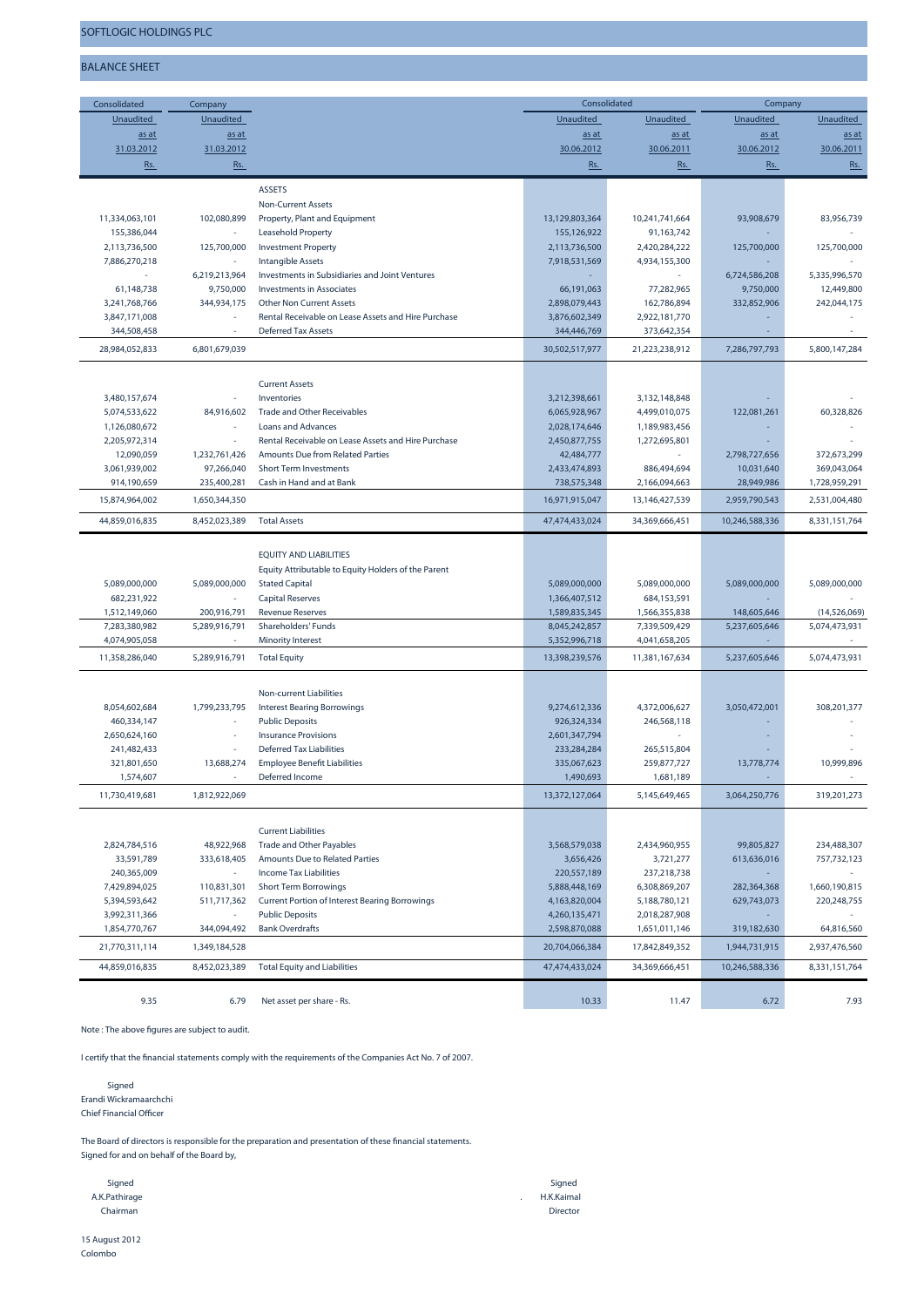# **INCOME STATEMENT**

|                                             | <b>Unaudited</b>   | <b>Unaudited</b>         | Change        | <b>Unaudited</b>      |
|---------------------------------------------|--------------------|--------------------------|---------------|-----------------------|
|                                             | 03 months to       | 03 months to             | $\frac{0}{0}$ | year to<br>31.03.2012 |
|                                             | 30.06.2012<br>Rs.  | 30.06.2011<br><u>Rs.</u> |               | <u>Rs.</u>            |
|                                             |                    |                          |               |                       |
| Revenue                                     | 6,018,833,292      | 4,396,141,060            | 36.91         | 21,908,307,225        |
| Cost of Sales                               | (4,002,913,579)    | (2,846,891,593)          | 40.61         | (14,639,407,351)      |
| <b>Gross Profit</b>                         | 2,015,919,712      | 1,549,249,467            | 30.12         | 7,268,899,874         |
| Dividend Income                             | 5,974,844          | 8,502,527                | (29.73)       | 91,670,406            |
| Other Operating Income                      | 206,015,592        | 194,562,333              | 5.89          | 519,681,202           |
| Distribution Expenses                       | (217,656,773)      | (156, 704, 106)          | 38.90         | (811, 849, 356)       |
| Administrative Expenses                     | (1, 147, 513, 021) | (712, 867, 937)          | 60.97         | (3,934,939,537)       |
| Finance Expenses                            | (614,059,145)      | (432, 638, 391)          | 41.93         | (1,876,982,292)       |
| Change in Fair Value of Investment Property |                    |                          |               | 340,402,278           |
| Share of Results of Associates              | 6,234,510          | 16,169,699               | (61.44)       | 15,626,290            |
| <b>Profit Before Tax</b>                    | 254,915,720        | 466,273,592              | (45.33)       | 1,612,508,865         |
| Tax Expense                                 | (56, 944, 844)     | (97, 478, 967)           | (41.58)       | (590, 713, 430)       |
| <b>Profit for the Period</b>                | 197,970,876        | 368,794,625              | (46.32)       | 1,021,795,435         |
|                                             |                    |                          |               |                       |
| Attributable to:                            |                    |                          |               |                       |
| Equity Holders of the Parent                | 71,005,976         | 275,545,421              | (74.23)       | 483,284,612           |
| Minority Interest                           | 126,964,899        | 93,249,204               | 36.16         | 538,510,823           |
|                                             | 197,970,876        | 368,794,625              | (46.32)       | 1,021,795,435         |
| Earnings Per Share - Rs.                    | 0.09               | 0.42                     | (78.30)       | 0.65                  |

*Figures in brackets indicate deductions.*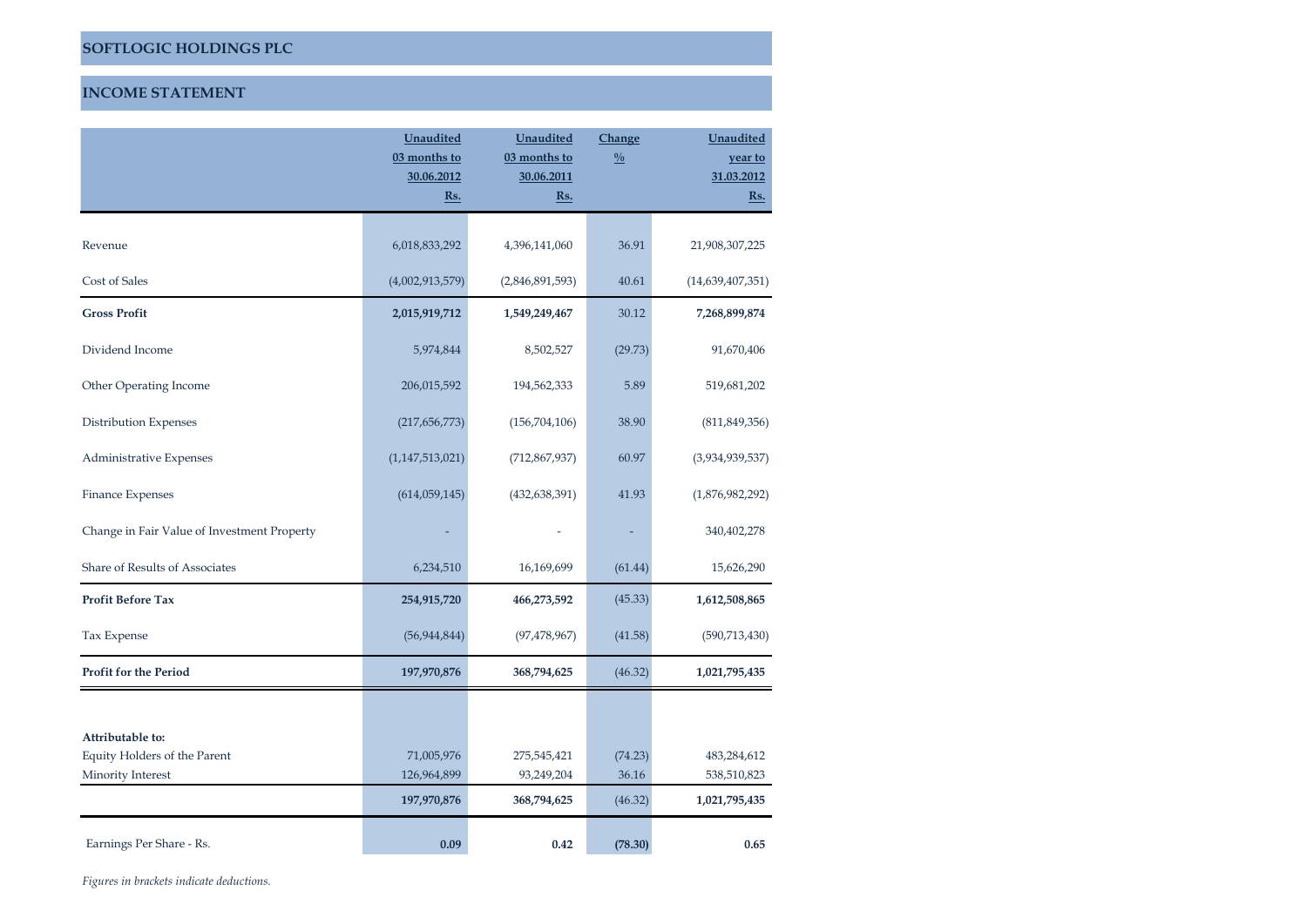# **INCOME STATEMENT**

|                              | Unaudited<br>03 months to<br>30.06.2012<br>Rs. | Unaudited<br>03 months to<br>30.06.2011<br>Rs. | Change<br>$\frac{0}{0}$ | Unaudited<br>year to<br>31.03.2012<br>Rs. |
|------------------------------|------------------------------------------------|------------------------------------------------|-------------------------|-------------------------------------------|
| Revenue                      | 112,888,232                                    | 51,747,910                                     | 118.15                  | 262,164,736                               |
| Cost of Sales                | (21, 563, 619)                                 | (29, 131, 788)                                 | (25.98)                 | (92,791,075)                              |
| <b>Gross Profit</b>          | 91,324,613                                     | 22,616,121                                     | 303.80                  | 169,373,661                               |
| Dividend Income              | 2,033,766                                      | 8,502,527                                      | (76.08)                 | 612,976,781                               |
| Other Operating Income       | 18,605,833                                     | 107,983,185                                    | (82.77)                 | 88,417,993                                |
| Administrative Expenses      | (32, 345, 428)                                 | (46,504,297)                                   | (30.45)                 | (123, 195, 886)                           |
| Finance Expenses             | (131, 929, 928)                                | (88, 477, 802)                                 | 49.11                   | (302, 370, 313)                           |
| <b>Profit Before Tax</b>     | (52, 311, 145)                                 | 4,119,734                                      | (1,369.77)              | 445,202,235                               |
| Tax Expense                  |                                                |                                                |                         | (335, 923)                                |
| <b>Profit for the Period</b> | (52, 311, 145)                                 | 4,119,734                                      | (1,369.77)              | 444,866,312                               |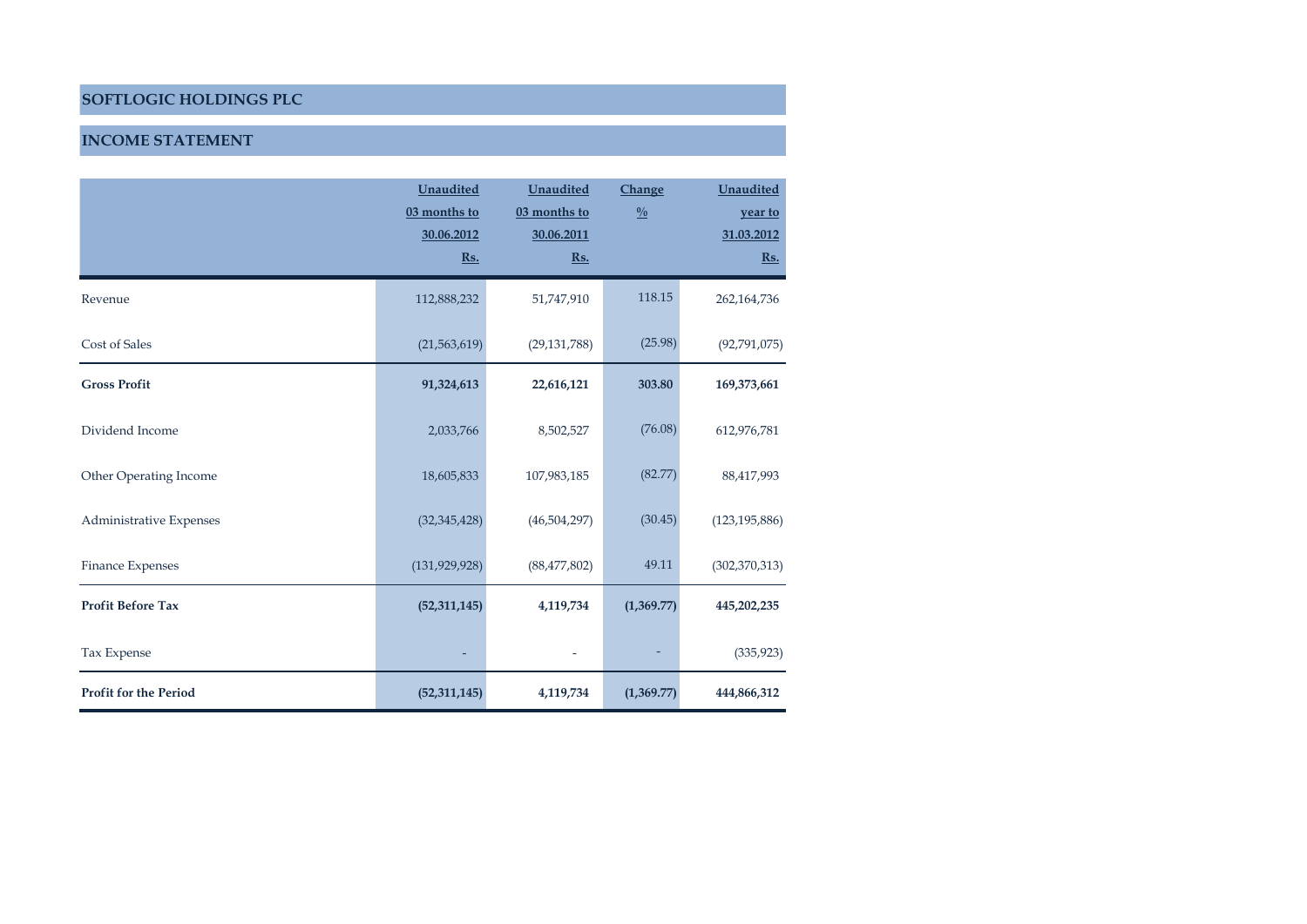# **STATEMENT OF CHANGES IN EQUITY**

#### **CONSOLIDATED**

| In Rs. | <u>Stated</u><br><b>Capital</b> | <b>Revaluation</b><br>Reserve | <b>Exchange</b><br>Translation<br><b>Reserves</b> | <b>Statutory</b><br>Reserve<br><b>Fund</b> | Accumulated<br>Profit | <b>Total</b> | Minority<br>Interest | <b>Total</b><br>Equity |
|--------|---------------------------------|-------------------------------|---------------------------------------------------|--------------------------------------------|-----------------------|--------------|----------------------|------------------------|

#### **FOR THE PERIOD ENDED 30 JUNE 2012**

| Balance as at 01 April 2012                      | 5.089.000.000 | 747.715.846              | (96, 334, 476)           | 30,850,552               | 1.512.149.060            | 7.283.380.982 | 4.074.905.058  | 11,358,286,039 |
|--------------------------------------------------|---------------|--------------------------|--------------------------|--------------------------|--------------------------|---------------|----------------|----------------|
| Revaluation for the period                       |               | 663.698.772              | $\overline{\phantom{a}}$ | -                        | $\overline{\phantom{a}}$ | 663.698.772   | 964,882,500    | 1,628,581,272  |
| Net gain / (loss) recognised directly in equity  |               |                          |                          |                          |                          |               |                |                |
| - Acquisitions, disposals and changes in holding | ۰.            | $\overline{\phantom{a}}$ | $\overline{\phantom{a}}$ | $\overline{\phantom{a}}$ |                          | ۰             | 216,799,633    | 216,799,633    |
| Transferred to/(from) during the period          | ۰.            | ۰                        | $\overline{\phantom{a}}$ | 3,005,019                | (3,005,019)              |               |                | -              |
| Subsidiary dividend to minority shareholders     | ۰.            | ۰                        | $\overline{\phantom{a}}$ | ٠                        | 9,685,328                | 9,685,328     | (30, 555, 372) | (20, 870, 044) |
| Currency Translation Difference                  | -             | ۰                        | 17.471.799               | -                        | $\overline{\phantom{a}}$ | 17.471.799    |                | 17.471.799     |
| Profit for the period                            | -             |                          | $\overline{\phantom{a}}$ | $\overline{\phantom{a}}$ | 71.005.976               | 71,005,976    | 126.964.899    | 197.970.876    |
| Balance as at 30 June 2012                       | 5,089,000,000 | 1,411,414,618            | (78, 862, 677)           | 33,855,571               | 1,589,835,345            | 8,045,242,857 | 5,352,996,718  | 13,398,239,576 |

#### **FOR THE PERIOD ENDED 30 JUNE 2011**

| Balance as at 01 April 2011                     | 1.058.000.000 | 737.845.882              | (56, 359, 656) | 3,414,497                | 1,298,686,341 | 3.041.587.064            | 4.003.432.769  | 7,045,019,833  |
|-------------------------------------------------|---------------|--------------------------|----------------|--------------------------|---------------|--------------------------|----------------|----------------|
| Issue of shares                                 | 4.031.000.000 | <b>.</b>                 | -              |                          | ٠             | 4.031.000.000            |                | 4,031,000,000  |
| Currency Translation Difference                 | -             | ۰                        | (747, 132)     |                          | -             | (747, 132)               |                | (747, 132)     |
| Net gain / (loss) recognised directly in equity |               |                          |                |                          |               |                          |                |                |
| - Changes in holding                            |               | $\overline{\phantom{a}}$ | ٠              |                          |               | -                        | (50, 256, 418) | (50, 256, 418) |
| Subsidiary dividend to minority shareholders    |               | $\sim$                   | -              |                          |               | $\overline{\phantom{a}}$ | (4,767,350)    | (4,767,350)    |
| Direct cost on Share Issue                      |               | -                        | -              | -                        | (7,875,924)   | (7,875,924)              |                | (7,875,924)    |
| Profit for the period                           |               | $\overline{\phantom{a}}$ | ٠              | $\overline{\phantom{a}}$ | 275,545,421   | 275.545.421              | 93.249.204     | 368,794,625    |
| Balance as at 30 June 2011                      | 5,089,000,000 | 737,845,882              | (57, 106, 788) | 3,414,497                | 1,566,355,838 | 7,339,509,429            | 4,041,658,205  | 11,381,167,634 |

#### **COMPANY**

| In Rs.                            | <b>Stated</b><br>Capital | Accumulated<br>Profit | <b>Total</b><br>Equity |
|-----------------------------------|--------------------------|-----------------------|------------------------|
| FOR THE PERIOD ENDED 30 JUNE 2012 |                          |                       |                        |
| Balance as at 01 April 2012       | 5,089,000,000            | 200,916,791           | 5,289,916,791          |
| Profit for the period             | ٠                        | (52, 311, 145)        | (52,311,145)           |
| Balance as at 30 June 2012        | 5,089,000,000            | 148,605,646           | 5,237,605,646          |

#### **FOR THE PERIOD ENDED 30 JUNE 2011**

| -             | 4.119.734    | 4.119.734     |
|---------------|--------------|---------------|
| ٠             | (7,875,924)  | (7,875,924)   |
| 4,031,000,000 | ۰            | 4,031,000,000 |
| 1,058,000,000 | (10,769,879) | 1,047,230,121 |
|               |              |               |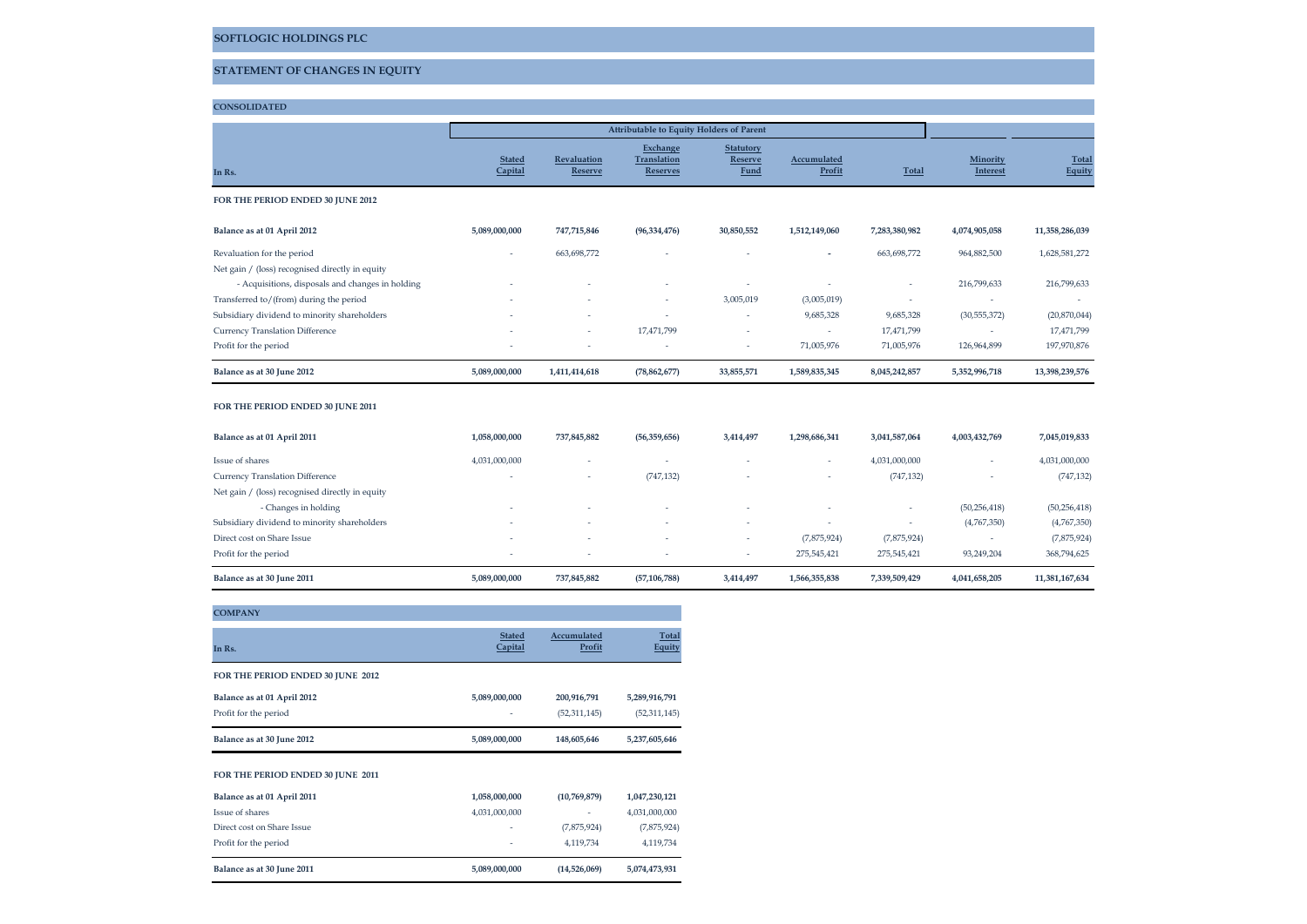#### **CASH FLOW STATEMENTS**

| Consolidated                       | Company                          |                                                                                                 |                               | Company                  |                               |                             |
|------------------------------------|----------------------------------|-------------------------------------------------------------------------------------------------|-------------------------------|--------------------------|-------------------------------|-----------------------------|
| Unaudited                          | Unaudited                        |                                                                                                 | Unaudited                     | <b>Unaudited</b>         | Unaudited                     | Unaudited                   |
| <u>as at</u>                       | as at                            |                                                                                                 | as at                         | as at                    | as at                         | as at                       |
| 31.03.2012                         | 31.03.2012                       |                                                                                                 | 30.06.2012                    | 30.06.2011               | 30.06.2012                    | 30.06.2011                  |
| Rs.                                | Rs.                              |                                                                                                 | Rs.                           | Rs.                      | Rs.                           | Rs.                         |
|                                    |                                  |                                                                                                 |                               |                          |                               |                             |
| 1,612,508,865                      |                                  | CASH FLOWS FROM OPERATING ACTIVITIES                                                            |                               |                          |                               |                             |
|                                    | 445,202,235                      | Profit before tax                                                                               | 254,915,720                   | 466,273,592              | (52, 311, 145)                | 4,119,734                   |
| (234, 294, 219)                    | (1,845,733)                      | Adjustments for:<br>Interest income                                                             | (17,607,830)                  | (7,560,398)              | (48, 577, 962)                | (6,001,328)                 |
| (91,670,406)                       | (612, 976, 781)                  | Dividend income                                                                                 | (5,974,844)                   | (8,502,527)              | (2,033,766)                   | (8,502,527)                 |
| 1,876,982,292                      | 302,370,313                      | Finance expenses                                                                                | 614,059,145                   | 432,638,391              | 131,929,928                   | 88,477,802                  |
| (340, 402, 278)                    |                                  | Change in fair value of investment property                                                     |                               |                          |                               |                             |
| (15,626,290)                       |                                  | Share of results of associates                                                                  | (6,234,510)                   | (16, 169, 698)           |                               |                             |
| 53,504,202                         | 2,204,128                        | Gratuity provision and related costs                                                            | 17,298,475                    | 9,019,482                | 90,500                        |                             |
| 46,570,190                         |                                  | Provision for bad debts                                                                         |                               |                          |                               |                             |
| 134,844,921                        | 60,992,229                       | Changes in fair value of short term investments                                                 | 3.383.142                     | (97, 309, 796)           | 2,760,882                     | 97,309,796                  |
| 777,542,286                        | 35,952,080                       | Depreciation of property, plant and equipment                                                   | 181,497,763                   | 131,780,694              | 9,295,739                     | 11,175,000                  |
| (36, 260, 101)                     | (8,227,231)                      | (Profit) / loss on sale of property, plant and equipment                                        | (25,747,478)                  | (2,008,929)              | (20, 413, 178)                | (2,008,929)                 |
| (18,641,300)                       | (125, 159, 450)                  | (Profit) / loss on sale of short term investments                                               |                               | (863, 131)               | (723, 093)                    | (863, 131)                  |
| 373,222,162                        |                                  | Unrealised (gain)/loss on foreign exchange                                                      | 47,400,000                    |                          |                               |                             |
| 17,069,614                         |                                  | Impairment & derecognition of property, plant & equipment                                       |                               |                          |                               |                             |
| (34,063,213)                       | 2,699,800                        | Negative goodwill written back                                                                  |                               |                          |                               |                             |
| 136,477,797                        |                                  | Impairment of Investment in Associate<br>Amortisation of Intangible assets                      | 50,487,925                    |                          |                               |                             |
|                                    | 6,796,281                        | Provision for intercompany receivable balances                                                  |                               |                          | 10,387                        |                             |
| 1,036,933                          |                                  | Amortisation of lease assets                                                                    | 259,122                       |                          |                               |                             |
| 4,258,801,456                      | 108,007,872                      | Profit before working capital changes                                                           | 1,113,736,631                 | 907,297,680              | 20,028,292                    | 183,706,418                 |
|                                    |                                  |                                                                                                 |                               |                          |                               |                             |
| (970, 820, 296)                    |                                  | (Increase) / decrease in inventories                                                            | 267,759,013.22                | (580, 784, 941)          |                               |                             |
| (1,617,707,214)                    | (9, 168, 344)                    | (Increase) / decrease in receivable and prepayments                                             | (991, 395, 345)               | (1,443,482,879)          | (37, 164, 659)                | 15,104,517                  |
| (11,828,461)                       | (1,053,091,176)                  | (Increase) / decrease in amount due from related parties                                        | (30, 394, 718)                | 261,598                  | (1,565,966,230)               | (94,528,290)                |
| 116,843,105                        | (18, 701, 027)                   | Increase / (decrease) in creditors and accruals                                                 | 743,794,522                   | 496, 365, 973            | 50,882,859                    | 166,864,311                 |
| 29,542,179                         | (370, 972, 284)                  | Increase / (decrease) in amount due to related parties                                          | (29, 935, 363)                | (328, 333)               | 280,017,611                   | 53,141,432                  |
| (2,636,524,955)                    |                                  | Increase / (decrease) in investments in lease and hire purchase                                 | (274, 336, 781)               | (762, 375, 956)          |                               |                             |
| (140, 528, 692)                    |                                  | Increase / (decrease) in loans and advances                                                     | (902, 093, 974)               | (205, 449, 723)          |                               |                             |
| 2,867,807,614                      |                                  | Increase / (decrease) Public deposits                                                           | 733,814,292                   | 680,018,127              |                               |                             |
| 240,494,533                        |                                  | Increase / (decrease) Insurance Provisions                                                      | (49, 276, 366)                | $\overline{\phantom{a}}$ |                               |                             |
| (667, 461)                         |                                  | Increase / (decrease) Deferred income                                                           | (83, 919)                     | (560, 880)               |                               |                             |
| 2,135,411,809                      | (1,343,924,960)                  | <b>Cash Generated from Operations</b>                                                           | 581,587,991                   | (909, 039, 334)          | (1,252,202,127)               | 324,288,388                 |
|                                    |                                  |                                                                                                 |                               | 7,560,398                |                               |                             |
| 234,294,219<br>(1,876,982,292)     | 1,845,733<br>(302, 370, 313)     | Interest received<br>Finance expenses paid                                                      | 17,607,830<br>(614, 059, 145) | (432, 638, 391)          | 48,577,962<br>(131, 929, 928) | 6,001,328<br>(88, 477, 802) |
| 103,670,406                        | 612,976,780                      | Dividend received                                                                               | 5,974,844                     | 8,502,527                | 2,033,766                     | 8,502,527                   |
| (569, 888, 217)                    | (2,347,487)                      | Tax paid                                                                                        | (51, 506, 026)                | (48, 446, 427)           | (1, 146, 656)                 | (2,032,572)                 |
| (14, 551, 039)                     | (115, 750)                       | Gratuity (paid) / Transfer in                                                                   | (4,032,502)                   | (1,604,413)              |                               | (600,000)                   |
| 11,954,886                         | (1,033,935,997)                  | Net cash flow from operating activities                                                         | (64, 427, 008)                | (1,375,665,640)          | (1,334,666,983)               | 247,681,869                 |
|                                    |                                  |                                                                                                 |                               |                          |                               |                             |
|                                    |                                  | CASH FLOWS FROM /(USED IN) INVESTING ACTIVITIES                                                 |                               |                          |                               |                             |
| (1,083,795,542)                    | (3,973,404)                      | Purchase and construction of property, plant and equipment                                      | (363, 825, 659)               | (98, 728, 866)           | (1, 123, 519)                 | (21, 576, 072)              |
| (65,000,000)                       |                                  | Advance paid to obtain lease right                                                              |                               |                          |                               |                             |
| (645,000)                          |                                  | Addition to intangible assets                                                                   |                               |                          |                               |                             |
| (1,364,551,682)                    |                                  | Increase in other non current assets                                                            | 343,689,323                   |                          |                               |                             |
| 809,436,160                        | 228,039,261                      | (Purchase) / disposal of short term investments (net)                                           | 625,080,967                   | (242, 596, 341)          | 96,554,787                    | (193, 764, 575)             |
| (4,240,015,780)                    | (840, 780, 682)                  | (A)<br>Acquisition of subsidiaries                                                              | (189, 168, 399)               |                          | (505, 372, 244)               | (317, 340, 823)             |
| (476,969,572)                      | (359, 777, 535)                  | Increase in interest in subsidiaries                                                            | (150, 390, 070)               |                          |                               |                             |
| 56,211,958                         | 8,242,965                        | Proceeds from sale of property, plant and equipment                                             | 26,390,178                    | 2.008.929                | 22,272,540                    | 2.008.929                   |
| (6,365,329,458)                    | (968, 249, 395)                  | Net cash flow from / (used in) investing activities                                             | 291,776,341                   | (339, 316, 278)          | (387, 668, 435)               | (530, 672, 540)             |
|                                    |                                  |                                                                                                 |                               |                          |                               |                             |
|                                    |                                  | CASH FLOWS FROM / (USED IN) FINANCING ACTIVITIES                                                |                               |                          |                               |                             |
| (219, 255, 728)                    |                                  | Dividend paid to minority shareholders                                                          | (20, 870, 044)                | (4,767,350)              |                               |                             |
| (101, 270, 000)                    | (101, 270, 000)                  | Dividends paid                                                                                  |                               |                          |                               |                             |
| 120,403,650                        |                                  | Proceeds from minority on issue of rights in subsidiaries<br>Proceeds from long term borrowings | 495,836,726<br>1,499,171,308  | $\sim$                   | ×                             |                             |
| 8,871,599,121                      | 1,895,267,900<br>(189, 241, 453) |                                                                                                 | (2,661,073,099)               | 3,101,200,466            | 1,402,153,048<br>(32,889,131) | (14,994,564)                |
| (3,011,898,561)<br>(1,998,500,306) | (3,579,913,581)                  | Repayment of long Term borrowings<br>Proceeds from / (repayment of) short term borrowings (net) | (1,492,585,856)               | (3,774,539,143)          | 171,533,067                   | (2,030,554,067)             |
| 4,031,000,000                      | 4,031,000,000                    | Proceeds from share issue                                                                       |                               | 4,031,000,000            |                               | 4,031,000,000               |
| (132, 154, 642)                    | (131, 909, 642)                  | Direct cost on issue of shares                                                                  |                               | (7,875,924)              |                               | (7,875,924)                 |
| 7,559,923,533                      | 1,923,933,223                    | Net cash flow from / (used in) financing activities                                             | (2, 179, 520, 964)            | 3,345,018,050            | 1,540,796,984                 | 1,977,575,445               |
|                                    |                                  |                                                                                                 |                               |                          |                               |                             |
| 1,206,548,960                      | (78, 252, 169)                   | NET INCREASE / (DECREASE) IN CASH AND CASH EQUIVALENTS                                          | (1,952,171,632)               | 1,630,036,132            | (181, 538, 434)               | 1,694,584,774               |
| (1, 114, 672, 068)                 | (30, 442, 043)                   | CASH AND CASH EQUIVALENTS AT THE BEGINNING                                                      | 91,876,892                    | (1, 114, 952, 615)       | (108, 694, 211)               | (30, 442, 043)              |
| 91,876,892                         | (108, 694, 212)                  | CASH AND CASH EQUIVALENTS AT THE END                                                            | (1,860,294,740)               | 515,083,517              | (290, 232, 645)               | 1,664,142,731               |
|                                    |                                  |                                                                                                 |                               |                          |                               |                             |
|                                    |                                  | ANALYSIS OF CASH AND CASH EQUIVALENTS                                                           |                               |                          |                               |                             |
|                                    |                                  | <b>Favourable balances</b>                                                                      |                               |                          |                               |                             |
| 914,190,659                        | 235,400,281                      | Cash in hand and at Bank                                                                        | 738,575,348                   | 2,166,094,663            | 28,949,986                    | 1,728,959,291               |
| 1,032,457,000                      |                                  | Short term investments                                                                          |                               |                          |                               |                             |
|                                    |                                  | Unfavourable balances                                                                           |                               |                          |                               |                             |
| (1,854,770,767)                    | (344, 094, 492)                  | <b>Bank</b> overdrafts                                                                          | (2,598,870,088)               | (1,651,011,146)          | (319, 182, 630)               | (64, 816, 560)              |
| 91,876,892                         | (108, 694, 211)                  | Cash and cash equivalents                                                                       | (1,860,294,740)               | 515,083,517              | (290, 232, 645)               | 1,664,142,731               |

**A Acquisition of subsidiary** Intangible Assets (28,746,003) - Trade & Other Receivables (8,685,516) - Short Term Investments (18,726,000)<br>Cash and Cash Equivalents (12,316,179) - (12,316,179) Deferred Tax Liabilities 730,081 - 730,081 - 730,081 - 730,081 - 730,081 - 730,081 - 730,081 - 730,081 - 730,081 - 730,081 - 730,081 - 730,081 - 730,081 - 730,081 - 730,081 - 730,081 - 730,081 - 730,081 - 730,081 - 730,081 Retirement Benefit Obligations 211,318 - 211,318 - 211,318 - 211,318 - 211,318 - 211,318 - 211,318 - 211,318 - 211,318 - 211,318 - 211,318 - 211,318 - 211,318 - 211,318 - 211,318 - 211,318 - 211,318 - 211,318 - 211,318 - 2 Income Tax Liabilities **Total net assets (67,394,500) -** Net assets acquired (44,137,663) - Minority cost holdings of investment (69,686,866)  $M$ inority cost holdings of investment  $% M_{\odot }$ Goodwill (87,660,050) - Cash consideration paid on acquisition of subsidiary (201,484,578) -  $\label{thm:main}$  Cash and cash equivalent acquired 12,316,179 - 12,316,179 - 12,316,179 - 12,316,179 - 12,316,179 - 12,316,179 - 12,316,179 - 12,316,179 - 12,316,179 - 12,316,179 - 12,316,179 - 12,316,179 - 12,316,179 - 12,316, **Net cash outflow on acquisition of subsidiary (189,168,399) -**

The assets and liabilities as at the acquisition date are stated at their provisional fair values and may be amended in accordance with SLAS 25 (Revised 2004) - Business Combination.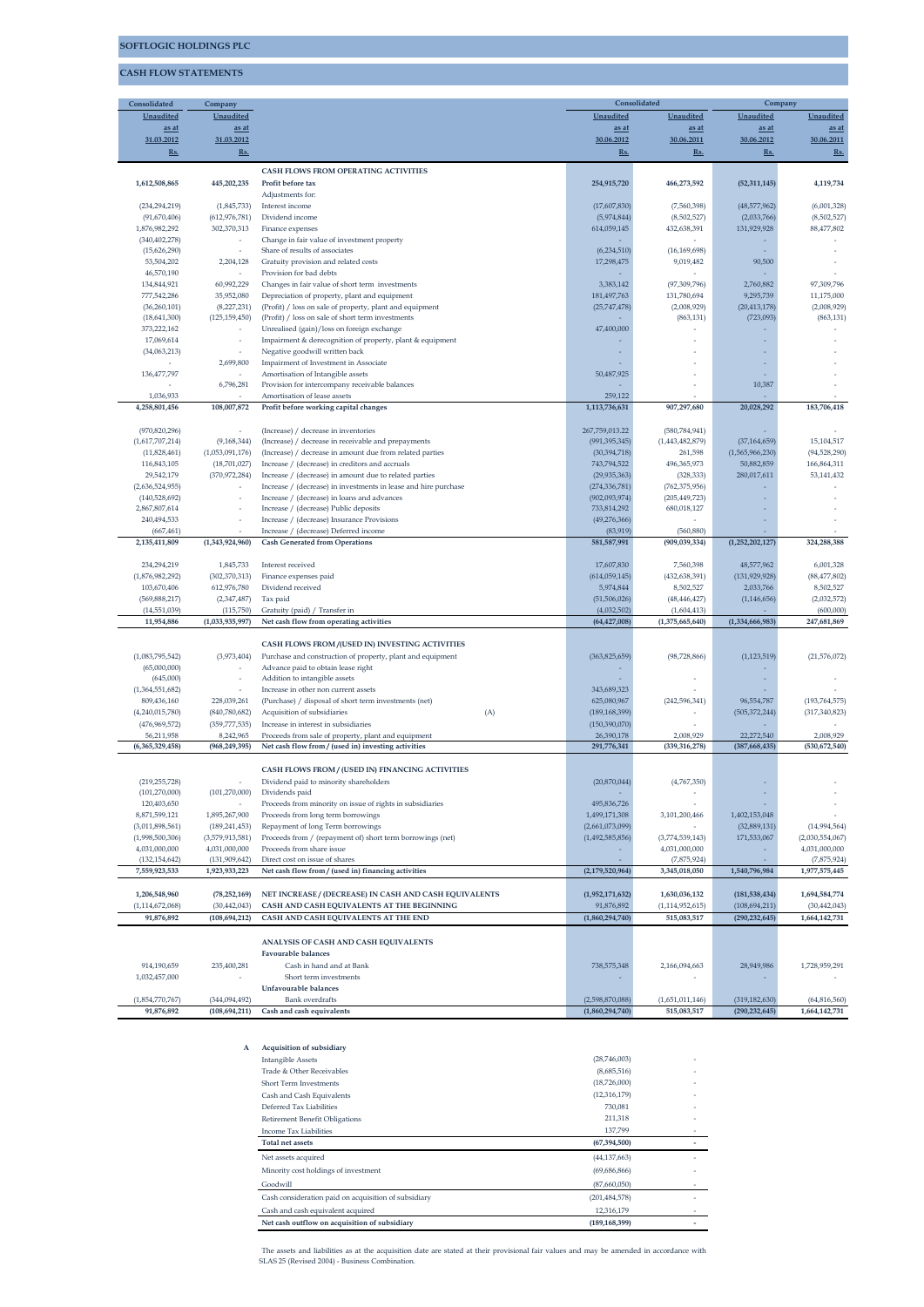#### **SEGMENT ANALYSIS OF REVENUE AND PROFIT**

|                                       | <b>Information Technology</b> |               | Leisure        |             |               | Retail       | <b>Auto Mobiles</b> |             | <b>Financial Services</b> |              | <b>Healthcare Services</b> |               |                 | Others      | Total          |                |
|---------------------------------------|-------------------------------|---------------|----------------|-------------|---------------|--------------|---------------------|-------------|---------------------------|--------------|----------------------------|---------------|-----------------|-------------|----------------|----------------|
| For the three months<br>ended 30 June | 2012                          | 2011          | 2012           | 2011        | 2012          | 2011         | 2012                | 2011        | 2012                      | 2011         | 2012                       | 2011          | 2012            | 2011        | 2012           | 2011           |
| Revenue                               | 1,308,244,029                 | 1,510,245,156 | 6,359,565      | 18,754,240  | 1,601,065,706 | 923,185,231  | 337, 117, 543       | 264,037,468 | 1,040,683,829             | 299,135,917  | 1,723,211,603              | 1,380,783,048 | 2,151,017       | $\sim$      | 6,018,833,292  | 4,396,141,060  |
| <b>Operating Profit</b>               | 162,168,379                   | 207,334,540   | (10,727,558)   | (6,267,530) | 217,411,781   | 158,213,933  | 26,398,075          | 40,228,589  | 17,419,713                | 27,472,595   | 471,713,685                | 341,493,682   | (21, 643, 720)  | 114,266,475 | 862,740,354    | 882,742,284    |
| Profit Before Taxation                | 61,071,194                    | 116,989,507   | (12,346,424)   | (6,370,159) | 119,643,303   | 115,917,299  | 15,346,577          | 37,822,792  | (76, 575, 860)            | 31,280,043   | 277,995,383                | 157,807,526   | (130, 218, 453) | 12,826,584  | 254,915,720    | 466,273,592    |
| Taxation                              | (13, 951, 927)                | (30,748,718)  | (144, 319)     |             |               | (16,728,948) | (3,714,792)         | (6,873,360) | (12, 334, 071)            | (13,899,372) | (23, 268, 647)             | (28,508,505)  | (3,531,088)     | (720, 065)  | (56, 944, 844) | (97, 478, 968) |
| Profit After Taxation                 | 47,119,267                    | 86,240,789    | (12, 490, 743) | (6,370,159) | 119,643,303   | 99,188,351   | 11,631,786          | 30,949,432  | (88,909,931)              | 17,380,671   | 254,726,736                | 129,299,021   | (133,749,542)   | 12,106,519  | 197,970,876    | 368,794,624    |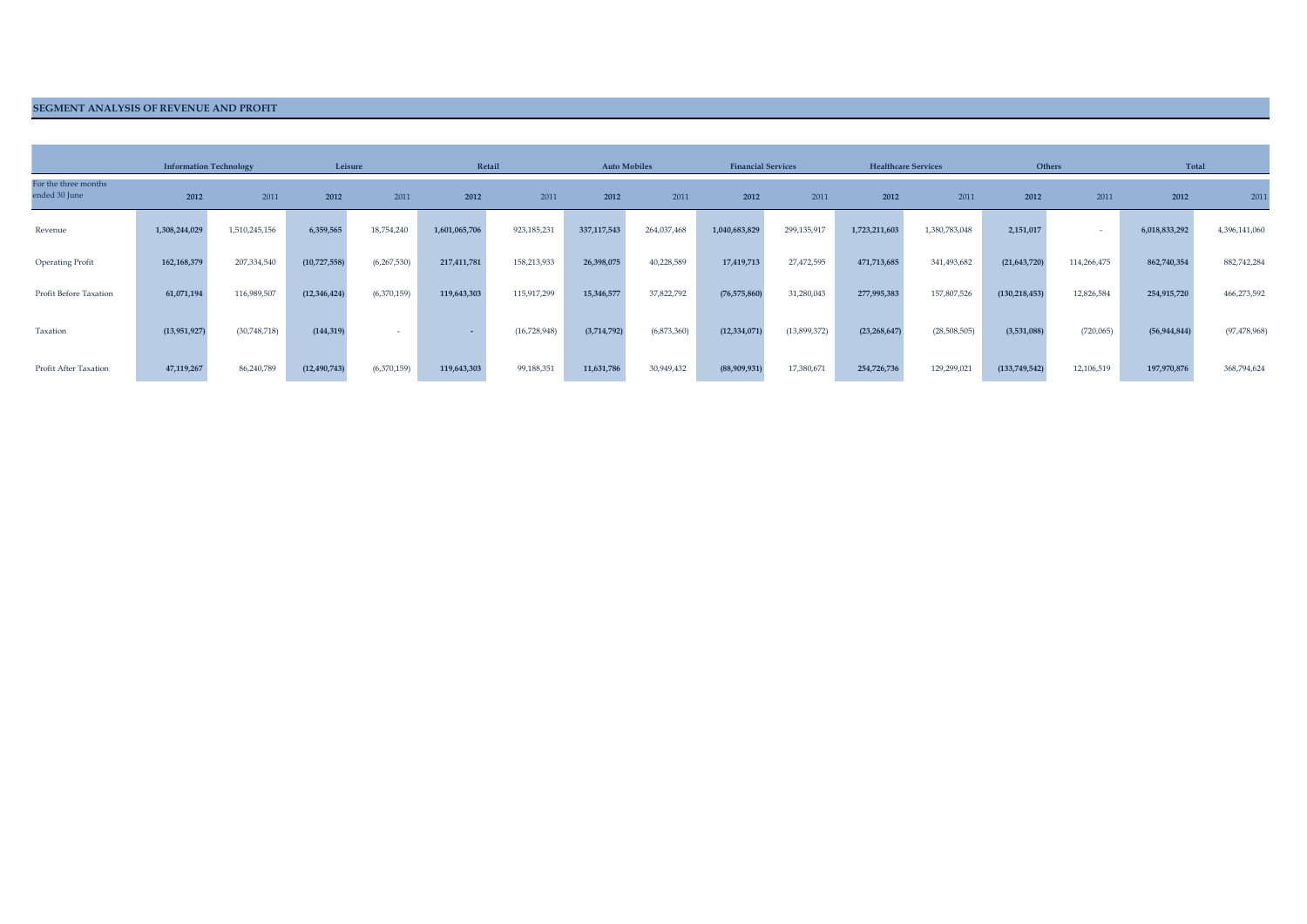# **NOTES TO THE FINANCIAL STATEMENTS**

#### **1. CORPORATE INFORMATION**

Softlogic Holdings PLC, is a public limited company incorporated and domiciled in Sri Lanka and listed on the Colombo Stock Exchange.

The interim financial statements of the Group and the Company for the 03 months ended 30 june 2012 were authorised for issue by the Board of directors on 14 August 2012.

### **2. BASIS OF PREPARATION**

The interim financial statements of the group and of the company have been prepared on the basis of the same accounting policies and methods applied for the year ended 31 March 2012 and are in compliance with Sri Lanka Accounting Standard 35 - Interim Financial Reporting.

The accounting polices adopted in these financial statements are consistent with the accounting policies set out in the Annual Report of the previous year.

The Company is currently in the process of quantifying the impact to the Statement of Comprehensive income and the net assets based on the new volume of Sri Lanka Accounting standards (SLFRS/LKAS).

The presentation and classification of the financial statements of the previous period have been amended, where relevant, for better presentation and to be comparable with those of the current period.

### **3. SHARE INFORMATION**

#### **3.1 Public Share Holdings**

The percentage of shares held by the public as at 30 June 2012 was 31.50%

#### **3.2 Directors' Share Holdings**

The number of shares held by the Board of directors are as follows:

| As at                                       | 30-06-2012  |
|---------------------------------------------|-------------|
| A K Pathirage - Chairman/ Managing Director | 343,812,700 |
| HU Gunawardena                              | 57,527,300  |
| R J Perera                                  | 60,836,700  |
| H Kaimal                                    | 64,870,800  |
| R Rasool                                    | 361,600     |
| Dr S Selliah                                | 2,000,000   |
| Deshamanya P D Rodrigo                      | Nil         |
| WMPLDe Alwis                                | <b>Nil</b>  |
| <b>Total</b>                                | 529,409,100 |

#### **3.3 Twenty Largest Shareholders of the Company are as follows:**

|              | As at                                                  | 30-06-2012  |               |
|--------------|--------------------------------------------------------|-------------|---------------|
|              |                                                        | Number of   |               |
|              |                                                        | shares      | $\frac{0}{0}$ |
| $\mathbf{1}$ | Mr. A K Pthirage                                       | 304,862,700 | 39.14         |
| 2            | Mr. H K Kaimal                                         | 64,870,800  | 8.33          |
| 3            | Mr. R J Perera                                         | 60,836,700  | 7.81          |
| 4            | Mr. G W D H U Gunawardena                              | 57,527,300  | 7.38          |
| 5            | Commercial Bank of Ceylon PLC/A K Pathirage            | 38,950,000  | 5.00          |
| 6            | Sri Lanka Insurance Corporation Ltd - General Fund     | 15,812,400  | 2.03          |
| 7            | Bank of Ceylon A/C Ceybank Unit Trust                  | 11,503,079  | 1.48          |
| 8            | Dr. K M P Karunaratne                                  | 10,542,934  | 1.35          |
| 9            | Pemberton Asian Opportunities Fund                     | 10,399,979  | 1.34          |
| 10           | HSBC INTL NOM LTD-SNFE-NTASIAN Discovery - Master Fund | 9,900,400   | 1.27          |
| 11           | Mr. KPRB Silva                                         | 9,255,000   | 1.19          |
| 12           | Employees Provident Fund                               | 7,230,500   | 0.93          |
| 13           | Asian Alliance Insurance PLC - A/C 02 (Life Fund)      | 4,591,702   | 0.59          |
| 14           | Mrs. A Selliah                                         | 4,236,000   | 0.54          |
| 15           | Arunodhaya Investments (Private) Limited               | 3,950,000   | 0.51          |
| 16           | Arunodhaya Industries (Private) Limited                | 3,950,000   | 0.51          |
| 17           | Arunodhaya (Private) Limited                           | 3,950,000   | 0.51          |
| 18           | <b>Bartleet Finance PLC</b>                            | 3,886,000   | 0.50          |
| 19           | Miss. S Subramaniam                                    | 3,800,000   | 0.49          |
| 20           | Mr. V Kailasapillai                                    | 3,800,000   | 0.49          |
| 21           | Mrs. A Kailasapillai                                   | 3,800,000   | 0.49          |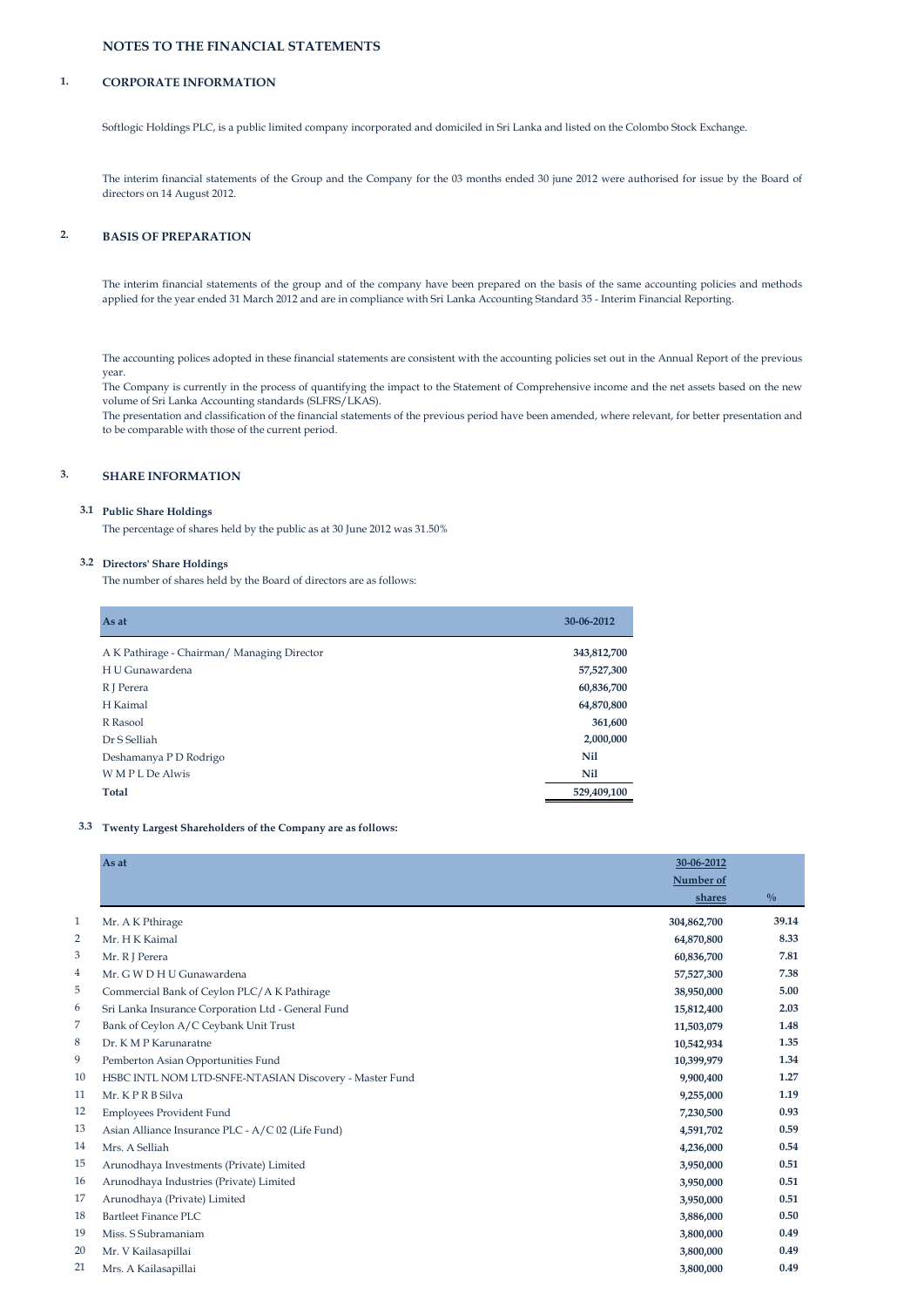## **3.4 Stated Capital**

Stated capital is represented by number of shares in issue as given below;

| As at                    | 30-06-2012  |
|--------------------------|-------------|
| Ordinary shares          | 779,000,000 |
| 3.5 Net Assets per Share |             |

Net assets per share have been calculated, for all periods, based on the number of shares in issue as at 30 June 2012.

#### **4. STATED CAPITAL MOVEMENTS**

|     | <b>Stated Capital</b>                                                           | R <sub>s</sub> |
|-----|---------------------------------------------------------------------------------|----------------|
|     | As at 01 April 2012                                                             | 5,089,000,000  |
|     | As at 30 June 2012                                                              | 5,089,000,000  |
| 5.  | <b>INVESTOR INFORMATION</b>                                                     |                |
|     |                                                                                 | 30-06-2010     |
| 5.1 | <b>Market Value of Shares</b>                                                   |                |
|     | The market value of an ordinary share of Softlogic Holdings PLC was as follows. |                |
|     | Closing price on                                                                | 10.20          |
|     | Highest price recorded for the three months ending                              | 12.10          |
|     | Lowest price recorded for the three months ending                               | 9.00           |
|     | Market Capitalisation (Rs. Mn)                                                  | 7,945.80       |
|     | 5.2 Ratios                                                                      |                |
|     | Net assets per share at the period end                                          | 10.33          |
| 5.3 | Share Trading information from 01 April 2012 to 30 June 2012                    |                |
|     | Number of shares traded                                                         | 15,717,139     |
|     | Value of shares traded (Rs.)                                                    | 178,595,871    |

## **6. CONTINGENCIES, CAPITAL AND OTHER COMMITMENTS**

#### **6.1 CONTINGENT LIABILITIES**

There were no significant contingent liabilities as at the balance sheet date other than what is disclosed below, which require adjustments to or disclosures in the financial statements.

Pending litigations against Asiri Hospital Holdings PLC and Matara Medi House (Pvt) Ltd with a maximum liability of Rs. 43 Mn and Rs. 51 Mn respectively exist as at the balance sheet date. Although there can be no assurance, the directors believe, based on the information currently available, that the ultimate resolution of such legal procedures would not likely to have a material adverse effect on the results of operations, financial position or liquidity of the Group. Accordingly no provision for any liability has been made in these financial statements.

#### **6.2 CAPITAL COMMITMENTS**

As at 30 June 2012, the Group had capital commitments contracted but not provided in the financial statements amounting to Rs. 2,201.75 Mn (30 June 2011 - Nil).

#### **7. POST BALANCE SHEET EVENTS**

There were no significant events subsequent to the Balance Sheet date, which require disclosure in the interim financial statements.